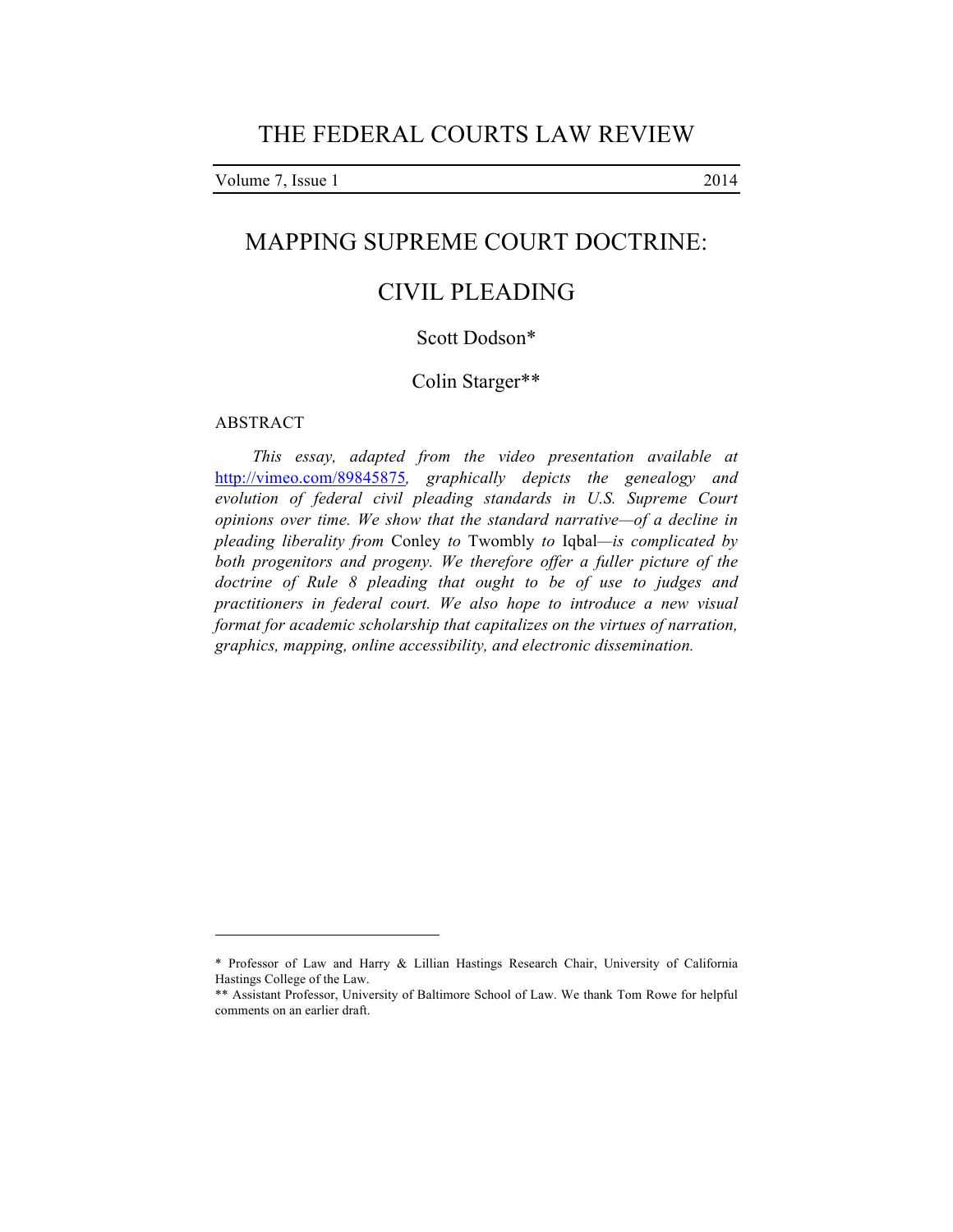|  |  |  | <b>TABLE OF CONTENTS</b> |
|--|--|--|--------------------------|
|--|--|--|--------------------------|

#### **INTRODUCTION**

It is now familiar that the landmark decisions of *Bell Atlantic Corp. v. Twombly*<sup>1</sup> and *Ashcroft v. Iqbal*<sup>2</sup> have tightened federal civil pleading standards. Courts and commentators reiterate a standard narrative of relatively lax liberality from *Conley v. Gibson*<sup>3</sup> for fifty years, suddenly tightening with *Twombly* and *Iqbal*. 4

We do not dispute the general trend of tightened pleading standards. But we believe the simplified picture of the standard narrative is incomplete. Other cases, often overlooked, complicate the picture considerably.

We aim to bring those cases and complications to light by graphically depicting the genealogy and evolution of civil pleading standards in U.S. Supreme Court opinions over time. This essay, written for the print edition, is adapted from our unique audio/visual presentation of the topic, $\delta$  which capitalizes on the virtues of narration, graphics, mapping, online accessibility, and electronic dissemination. We urge readers to view and share the video presentation.

#### I. THE MAPPING SCHEMA

l

For this print version, we incorporate a graphical "doctrinal map" to chart pleading doctrine.<sup>6</sup> The map plots relationships between Supreme

6. Our use of "doctrinal maps" grows out of earlier work by one of us in this field. *See*, *e*.*g*., Colin Starger, *Exile on Main Street: Competing Traditions and Due Process Dissent*, 95

<sup>1.</sup> 550 U.S. 544 (2007).

<sup>2.</sup> 556 U.S. 662 (2009).

<sup>3.</sup> 355 U.S. 41 (1957).

<sup>4.</sup> *See, e*.*g*., Arthur R. Miller, *Simplified Pleading, Meaningful Days in Court, and Trials on the Merits: Reflections of the Deformation of Federal Procedure*, 88 N.Y.U. L. REV. 286, 331- 35 (2013); Randall v. Scott, 610 F.3d 701, 705-10 (11th Cir. 2010). Although we are mindful that lower courts have not always followed the liberality of *Conley*, *see* Richard L. Marcus, *The Revival of Fact Pleading Under the Federal Rules of Civil Procedure*, 86 COLUM. L. REV. 433, 449-50, 492 (1986), we focus here exclusively on the standard as articulated by the Supreme Court.

<sup>5.</sup> Scott Dodson & Colin Starger, *Mapping Supreme Court Doctrine: Civil Pleading*, VIMEO.COM (Jan. 28, 2014), https://vimeo.com/84355403.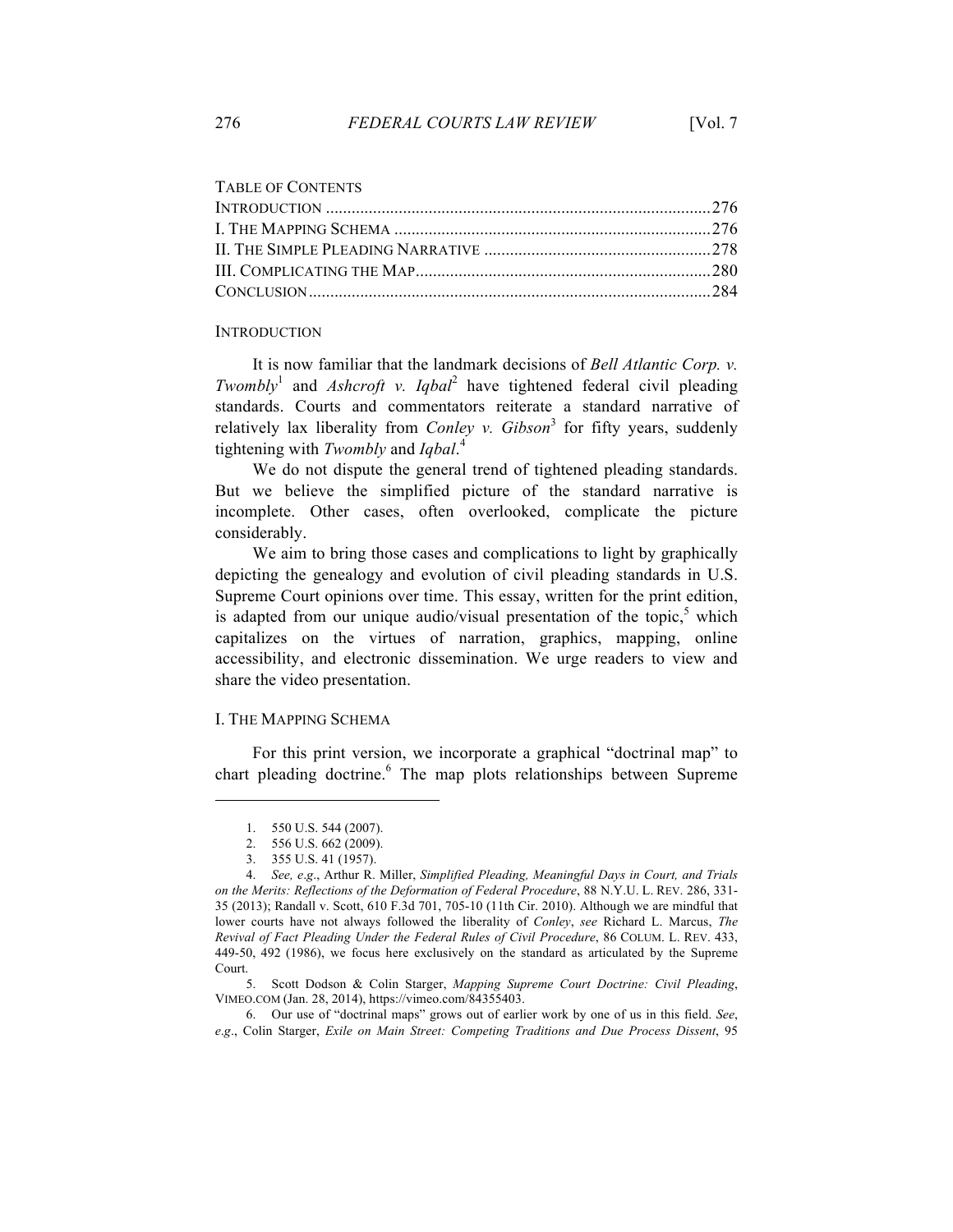Court opinions on an x-y axis. The opinions themselves are represented as triangles: Upward-pointing triangles represent cases where pleadings were found sufficient (motions to dismiss under Rule 12(b)(6) were unsuccessful) and downward-pointing triangles represent cases where the pleadings were found insufficient (motions to dismiss under Rule 12(b)(6) were successful). The x-axis plots the date of an opinion, while the y-axis plots the relative liberality of the opinion's pleading standard: the higher on the y-axis, the more liberal the pleading standard in that opinion. The map also shows—via arrows—the citations of one decision to another, with a green arrow representing a favorable citation that follows the cited case and a yellow arrow representing one that limits the cited case or calls it into question. Figure 1 shows the axes and legend:



MARQ. L. REV. 1253 (2012); Colin Starger, *Expanding Stare Decisis: The Role of Precedent in the Unfolding Dialectic of* Brady v. Maryland, 46 LOY. L.A. L. REV. 77 (2012); Colin Starger, *A Visual Guide to* United States v. Windsor*: Doctrinal Origins of Justice Kennedy's Majority Opinion*, 108 NW. U. L. REV. COLLOQUY 130 (2013).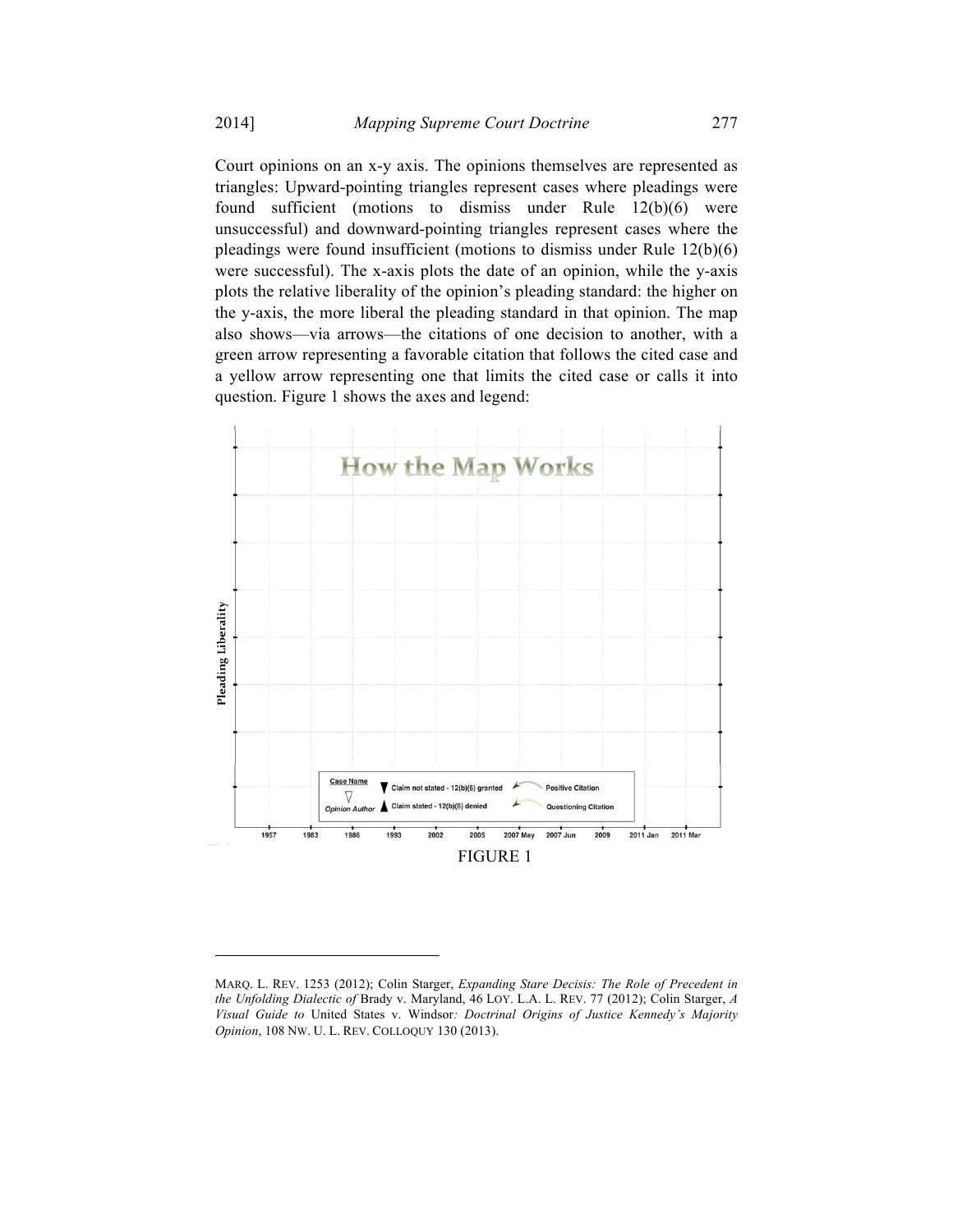### II. THE SIMPLE PLEADING NARRATIVE

In this Part, we map the pleading narrative that dominates court opinions and commentary. As we hope to show in a later Part, this narrative is overly simplistic.

Before plotting the decisions themselves, we must lay out the backdrop of federal civil pleading. Rule 8 of the Federal Rules of Civil Procedure states that a plaintiff's complaint need only set out "a short and plain statement showing that the pleader is entitled to relief."<sup>7</sup>

The seminal case on Rule 8 is *Conley v. Gibson*, which interpreted Rule 8 merely to require a complaint to give the defendant "fair notice" of the plaintiff's claim "and the grounds upon which it rests." <sup>8</sup> *Conley* famously stated that "a complaint should not be dismissed for failure to state a claim unless it appears beyond doubt that the plaintiff can prove no set of facts in support of his claim which would entitle him to relief."<sup>9</sup>

*Conley* thus set a very liberal standard for pleading a civil claim.<sup>10</sup> As long as the claimant pleads a legally recognizable claim and includes enough facts to provide notice to the defendant, the claim should satisfy Rule  $8<sup>11</sup>$ 

The Court decided two important cases after *Conley*—*Leatherman v. Tarrant County Narcotics Intelligence & Coordination Unit*<sup>12</sup> and *Swierkiewicz v. Sorema N.A.*<sup>13</sup> Each case unanimously reaffirmed and restated the liberal *Conley* standard and disapproved of lower courts attempting to set a stricter pleading standard for certain kinds of cases.<sup>14</sup>

In 2007, however the Court decided *Bell Atlantic Corp. v. Twombly*, 15 which abrogated *Conley*'s "no set of facts" standard and held that the plaintiff must go beyond mere notice to state a claim for relief that is "plausible."<sup>16</sup> Two years later, in *Ashcroft v. Iqbal*,<sup>17</sup> the Court confirmed

<sup>7.</sup> FED. R. CIV. P. 8(a)(2). Other rules and statutes can require different pleading standards for specific kinds of claims. *See, e*.*g*., FED. R. CIV. P. 9(b) (fraud), but because we focus on the general pleading standard of Rule 8, we do not address unique pleading standards here.

<sup>8.</sup> 355 U.S. at 47.

<sup>9.</sup> *Id*. at 45-46.

<sup>10.</sup> *Id*.

<sup>11.</sup> *See* SCOTT DODSON, NEW PLEADING IN THE TWENTY-FIRST CENTURY 26-30 (2013). Many have criticized the liberality of *Conley*. *See, e*.*g*., Geoffrey C. Hazard, Jr., *From Whom No Secrets are Hid*, 76 TEX. L. REV. 1665, 1685 (1998).

<sup>12.</sup> 507 U.S. 163 (1993).

<sup>13.</sup> 534 U.S. 506 (2002).

<sup>14.</sup> *See* DODSON, *supra* note 11, at 35-37.

<sup>15.</sup> 550 U.S. 544 (2007).

<sup>16.</sup> *Id*. at 556-57, 562-63.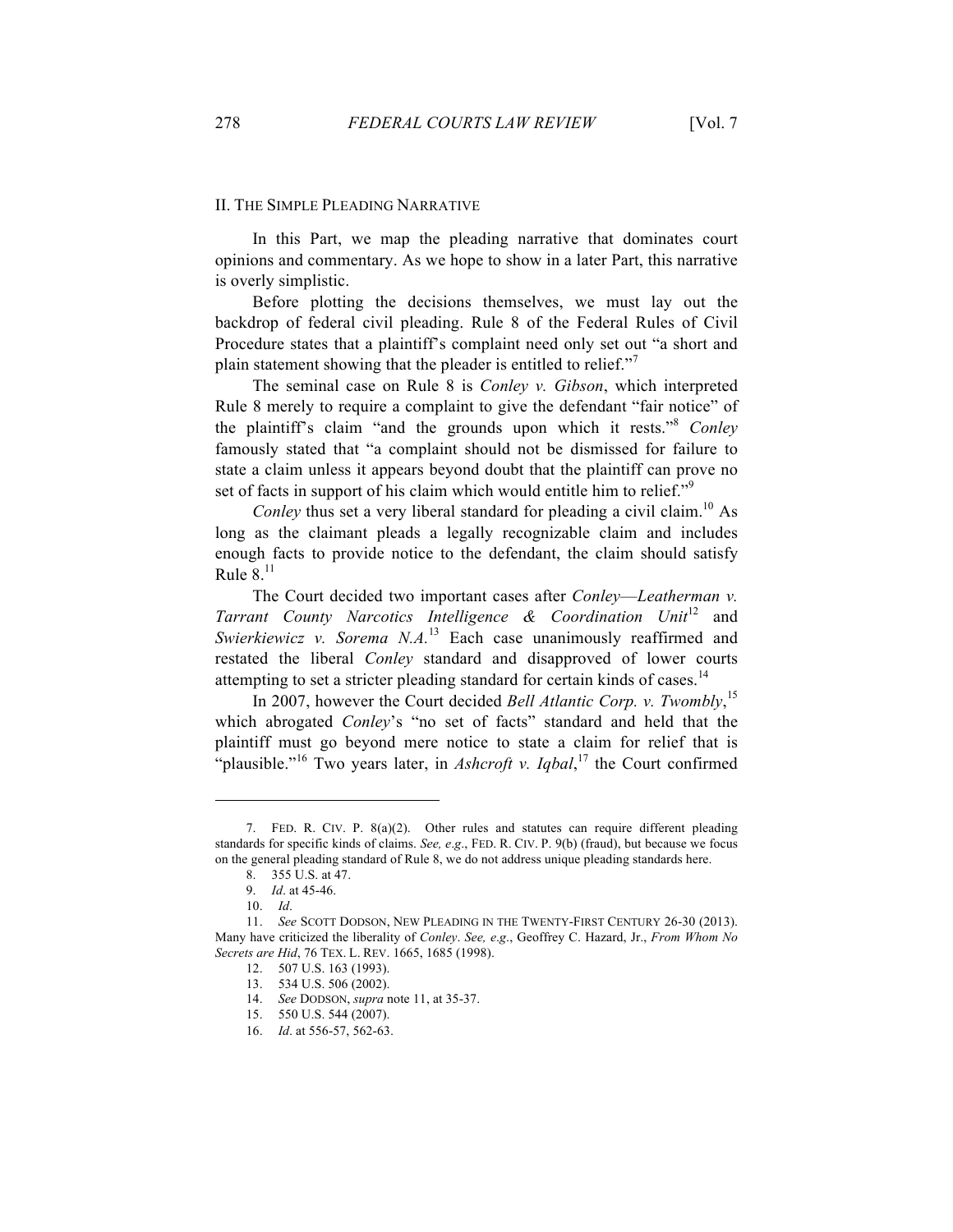*Twombly*'s plausibility standard and further tightened pleadings by directing courts to disregard conclusory allegations.<sup>18</sup> Figure 2 below plots these cases.



#### FIGURE 2

Figure 2 depicts the conventional narrative of pleadings standards at the Supreme Court level. The chart shows an unadulterated liberality from *Conley* to *Swierkiewicz* with all upward-pointing triangles at the high end of the liberality axis, suddenly sliding down to a stricter pleading standard imposed by the downward-pointing triangles of *Twombly* and *Iqbal*. *Twombly*, by instituting a new "plausibility" hurdle, is plotted significantly lower on the y-axis liberality scale. *Iqbal*, with its rigid, transsubstantive application of plausibility, plus its insistence that conclusory allegations be disregarded, is plotted even lower.<sup>19</sup>

<sup>17.</sup> 556 U.S. 662 (2009).

<sup>18.</sup> *Id*. at 678-80.

<sup>19.</sup> We understand that "liberality" is both relative and subjective. However, we believe the basic slide in liberality depicted here is widely accepted. *See, e*.*g*., Robert G. Bone, *Plausibility Pleading Revisited and Revised: A Comment on* Ashcroft v. Iqbal, 85 NOTRE DAME L. REV. 849, 872-73 (2010); Kevin M. Clermont & Stephen C. Yeazell, *Inventing Tests, Destabilizing Systems*, 95 IOWA L. REV. 821, 823 (2010); Miller, *supra* note 4, at 331-38; A. Benjamin Spencer, *The Restrictive Ethos in Civil Procedure*, 78 GEO. WASH. L. REV. 353, 353-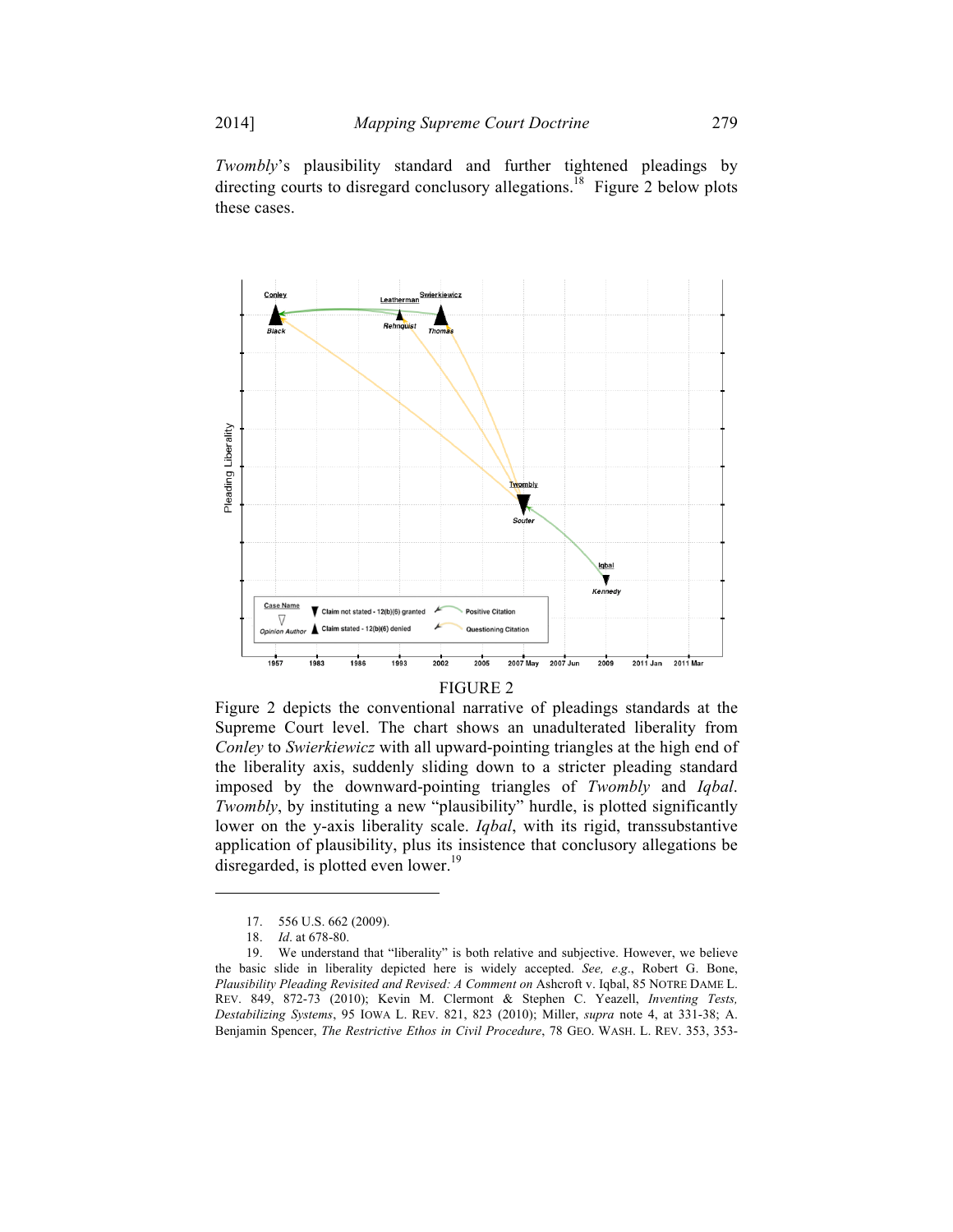Note that, although *Twombly* cited to *Leatherman* and *Swierkiewicz*, it also called them into question because both of those cases relied heavily and largely on *Conley*.<sup>20</sup> Accordingly, we have colored those arrows yellow. Interestingly, as the map shows, *Iqbal* did not even cite directly to *Conley*, *Leatherman*, or *Swierkiewicz*.

The most visually arresting takeaway from the map, however, is the standard narrative: a consistent adherence to the liberal *Conley* pleading standard, marked by a fairly dramatic slide to *Twombly* and *Iqbal*, with neither case following other prior precedent.

#### III. COMPLICATING THE MAP

We hope to complicate this picture a bit by attending to *Twombly*'s progenitors and progeny. We do not dispute the general trend: pleading standards have, at least at the Supreme Court level of doctrine, tightened. But there is more to this story than just *Conley*, *Twombly*, and *Iqbal*.

To begin with, *Twombly* did not create stricter pleading out of whole cloth. *Twombly* relied on three other pleadings decisions for support.

In the first, *Associated General Contractors, Inc. v. California State Council of Carpenters*, <sup>21</sup> although the Court found the conduct alleged may have been unlawful—the claim was "insufficient as a matter of law"<sup>22</sup>—the Court opined that if the conduct had been unlawful, then a district court could "insist upon some specificity in pleading before allowing a potentially massive factual controversy to proceed."<sup>23</sup>

In the second, *Papasan v. Allain*,  $^{24}$  a case challenging wealth disparities in public education, the plaintiffs alleged that the disparities deprived schoolchildren of a minimally adequate education.<sup>25</sup> The Court disregarded this allegation because, the Court said, such an allegation with "no actual

<sup>54, 359 (2010);</sup> Fowler v. UPMC Shadywide, 578 F.3d 203, 210 (3d Cir. 2009) ("[P]leading standards have seemingly shifted from simple notice pleading to a more heightened form of pleading . . . ."). *But see* Adam N. Steinman, *The Pleading Problem*, 62 STAN. L. REV. 1293, 1344-45 (2010) (making the case that *Twombly* and *Iqbal* are consistent with *Conley* and its progeny).

<sup>20.</sup> Swierkiewicz v. Sorema N.A., 534 U.S. 506, 514 (2002) ("A court may dismiss a complaint only if it is clear that no relief could be granted under *any set of facts* that could be proved consistent with the allegations." (emphasis added)); Leatherman v. Tarrant Cnty. Narcotics Intelligence & Coordination Unit, 507 U.S. 163, 167-68 (1993) (rejecting the need for factual specificity under Rule 8 beyond mere notice); *cf*. *Fowler*, 578 F.3d at 211 ("[B]ecause *Conley* has been specifically repudiated by both *Twombly* and *Iqbal*, so too has *Swierkiewicz*, at least insofar as it concerns pleading requirements and relies on *Conley*.").

<sup>21.</sup> 459 U.S. 519 (1983).

<sup>22.</sup> *Id*. at 545.

<sup>23.</sup> *Id*. at 527 n.17.

<sup>24.</sup> 478 U.S. 265 (1986).

<sup>25.</sup> *Id*. at 273-74.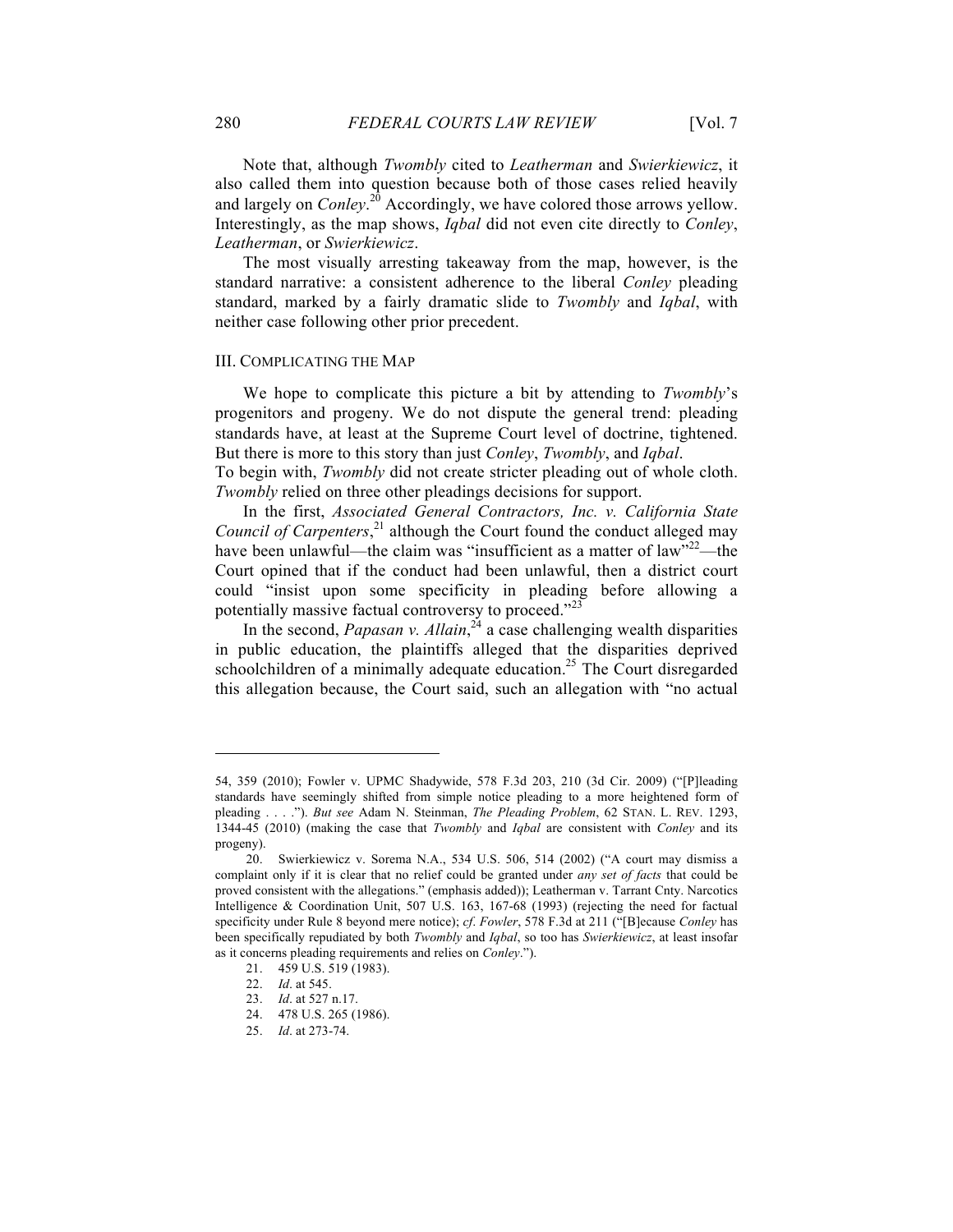facts" alleged in support was merely "a legal conclusion couched as a factual allegation." 26

In the third, *Dura Pharmaceuticals, Inc. v. Broudo*, <sup>27</sup> the Court held that a plaintiff pleading federal securities fraud must allege some factual description of the economic loss and its causal connection.<sup>28</sup> Otherwise, the Court predicted, "a plaintiff with a largely groundless claim" could force an unjust settlement without "a reasonably founded hope that the discovery process will reveal relevant evidence."<sup>29</sup>

Instead of *Leatherman* or *Swierkiewicz*, *Twombly* relied on each of these three cases to justify its doctrinal conclusion. *Twombly* cited *Papasan* to disregard the allegation of a conspiracy as merely a legal conclusion.<sup>30</sup> And, citing *Associated General* and *Broudo*, *Twombly* emphasized the need for additional facts before allowing a claim without a reasonably founded hope of evidentiary support to impose discovery costs or force an unjust settlement.<sup>31</sup> Figure 3 below shows the complications of the progenitors of *Twombly*.

<sup>26.</sup> *Id*. at 286.

<sup>27.</sup> 544 U.S. 336 (2005).

<sup>28.</sup> *See id*. at 346.

<sup>29.</sup> *Id*. at 347 (quoting Blue Chip Stamps v. Manor Drug Stores, 421 U.S. 723, 741 (1975)). Although federal statutory law sets a specific pleading standard for certain elements of securities fraud, the Court analyzed the pleading issue in *Broudo* under Rule 8(a)(2).

<sup>30.</sup> Bell Atl. Corp. v. Twombly, 550 U.S. 544, 555 (2007) (citing Papasan v. Allain*,* 478 U. S. 265, 286 (1986)).

<sup>31.</sup> *Id*. at 557-62.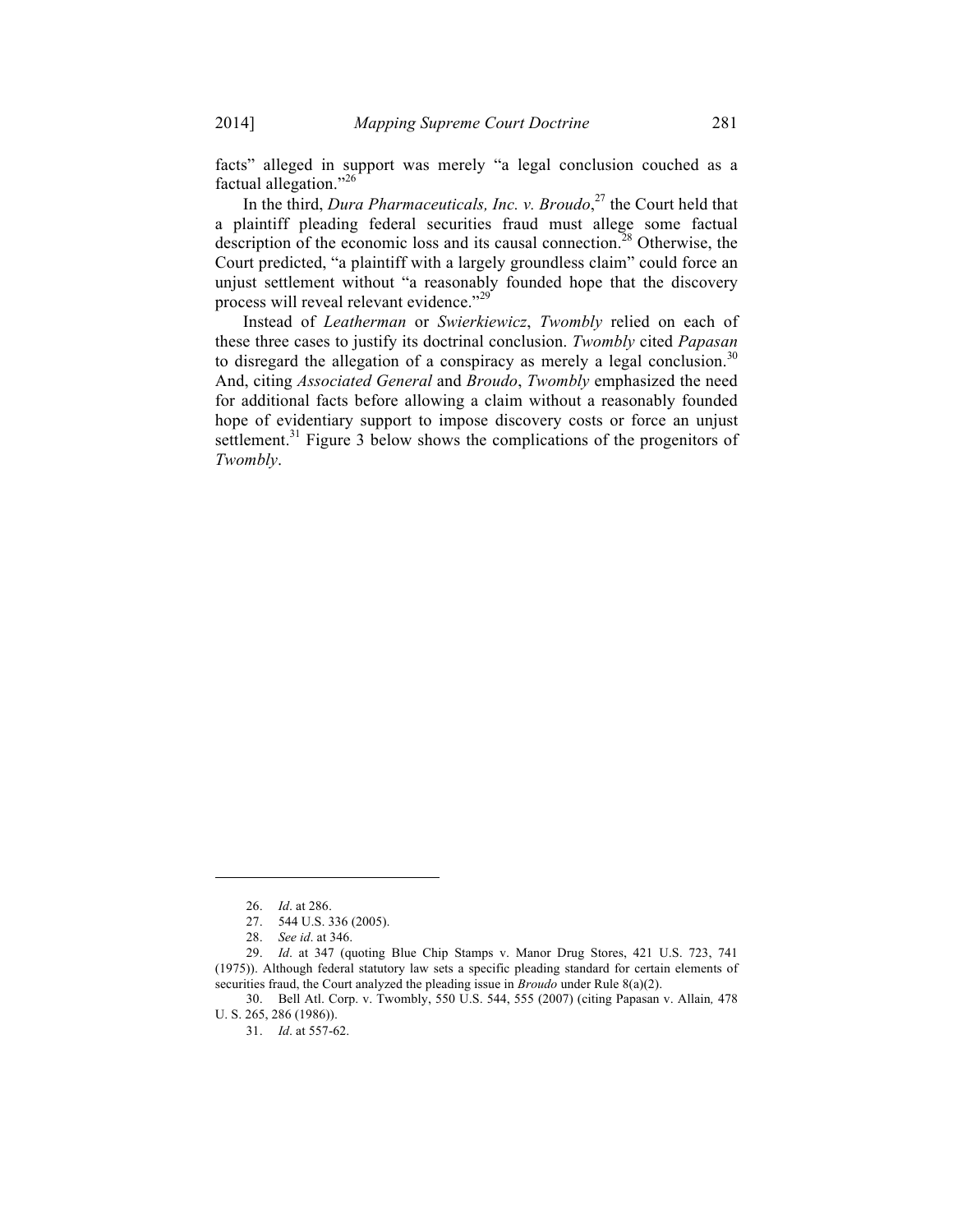

FIGURE 3

In addition to these oft-overlooked early cases, there is a blip in the middle. *Erickson v. Pardus*, <sup>32</sup> decided just after *Twombly*, seemed to apply a more lenient pleading standard to a pro se prisoner suit,  $33$  which is why Figure 4 below plots it higher up on the y-axis. But, in that case, the allegations easily satisfied even *Twombly*'s plausibility standard. And pro se plaintiffs are historically given some leniency in pleading.<sup>34</sup> Further, *Iqbal*, the case right after *Erickson*, continued the downward trend in pleading liberality, and it relied heavily on *Twombly* without even mentioning *Erickson*. In fact, *Erickson* has not been cited by any other opinion in our map. As Figure 4 shows, *Erickson* is just a red herring.

<sup>32.</sup> 551 U.S. 89 (2007).

<sup>33.</sup> *Id*. at 93-94.

<sup>34.</sup> *See* DODSON, *supra* note 11, at 61-62.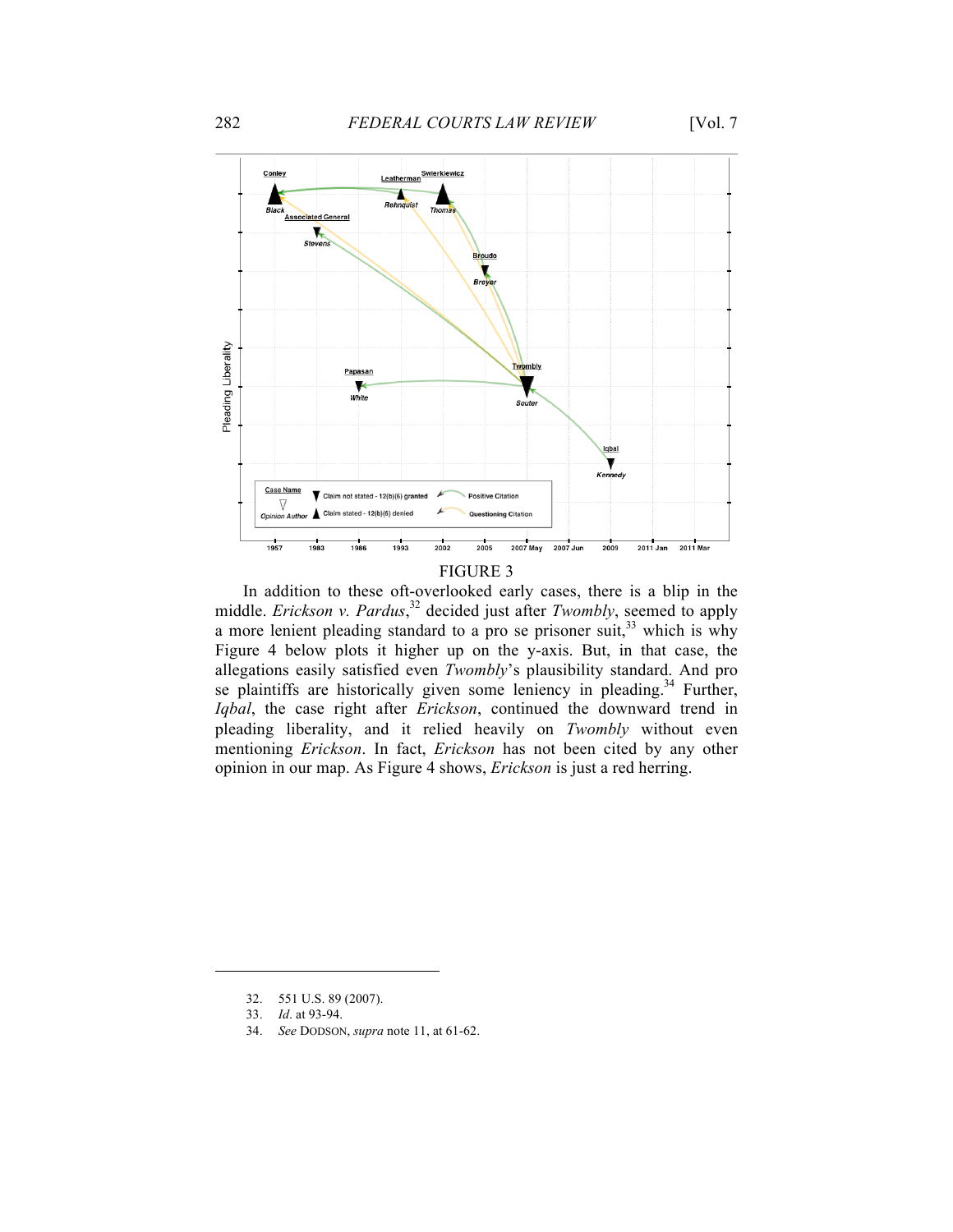

The final complication that we introduce to the map comprises the post-*Iqbal* cases, which seem to show a bit of genuine uptick in pleading liberality.

In *Matrixx Initiatives, Inc. v. Siracusano*,<sup>35</sup> a unanimous Court reaffirmed the plausibility-pleading standard of *Twombly* and *Iqbal* but nevertheless held that the relatively bare allegations satisfied that standard.<sup>36</sup> And, in *Skinner v. Switzer*,<sup>37</sup> the Court favorably cited *Swierkiewicz* (and did not cite *Twombly* or *Iqbal*) in upholding the complaint.<sup>38</sup> Figure 5—the final map—adds these cases.

<sup>35.</sup> 131 S. Ct. 1309 (2011).

<sup>36.</sup> *Id*. at 1322-23.

<sup>37.</sup> 131 S. Ct. 1289 (2011).

<sup>38.</sup> *Id*. at 1296.